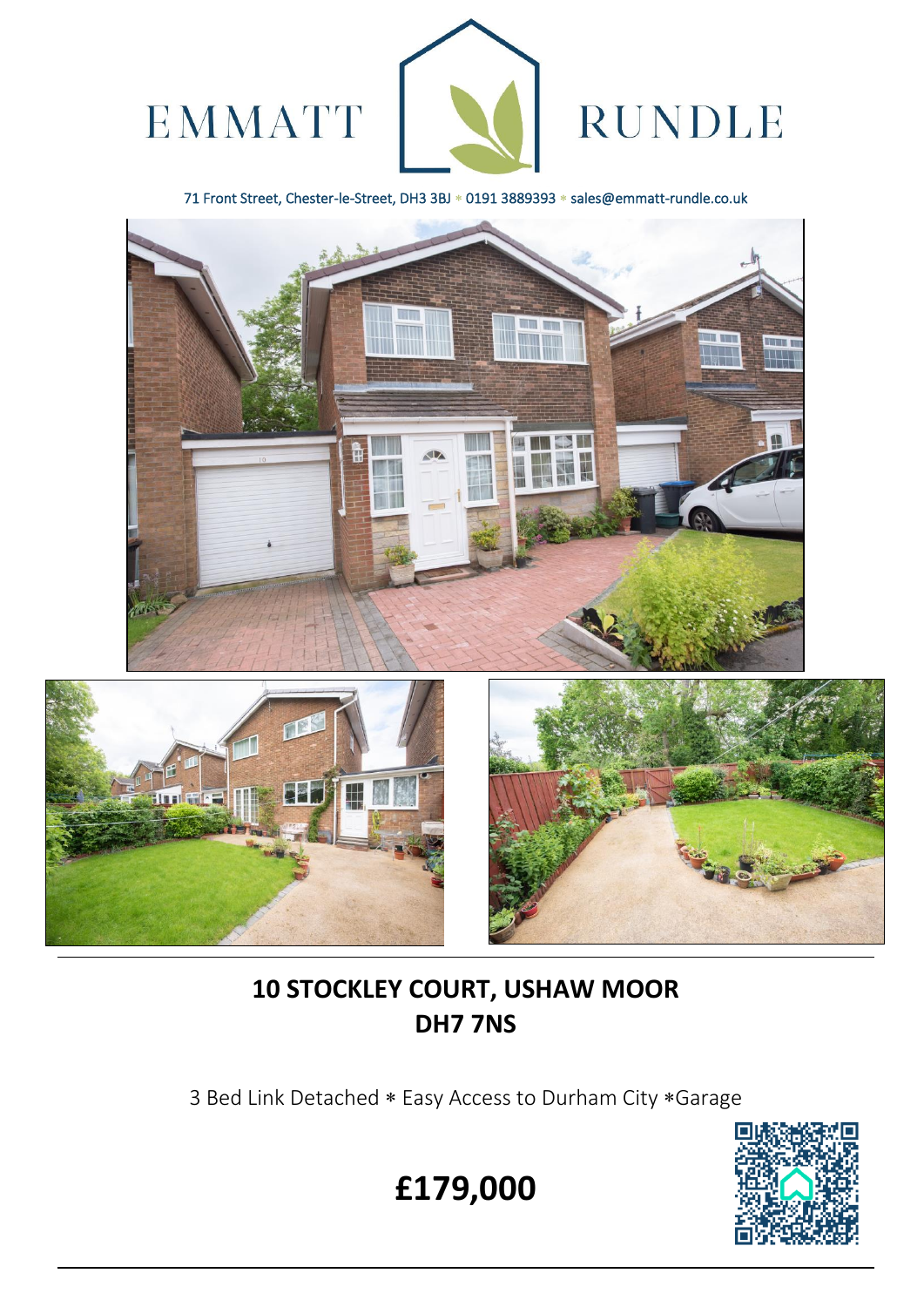## **DESCRIPTION**

A three bedroom link detached house which is well situated in a small cul-de-sac in this popular area providing easy access to Durham and adjacent to open countryside. The property offers spacious family sized accommodation and benefits from gas central heating via combination boiler, UPVC double glazing, facias and guttering together with fully owned solar panels.

**TENURE** Freehold

**GROUND FLOOR** 

### **ENTRANCE PORCH** UPVC door

**ENTRANCE HALL ENTRANCE HALL** Spindle staircase, under stair cupboard



#### **LOUNGE**

14'1" (4.29m) x 12'4" (3.76m) Feature fireplace & fire, bay window, Vertical blinds

# **THROUGH DINING ROOM**

8'10" (2.54m) x 8'4" (2.69m) Vertical Blinds, French doors to rear garden





#### **KITCHEN**

10'7" (3.23m) x 9'7" (2.92m) A range of wall & base units, co-ordinating worksurfaces, gas hob & electric oven, cooker hood, integrated dishwasher, stainless steel sink unit, mixer tap, fully tiled, radiator

**UTILITY** 7'9" (2.36m) x 6'3" (1.91m) Base units, stainless steel sink unit, UPVC door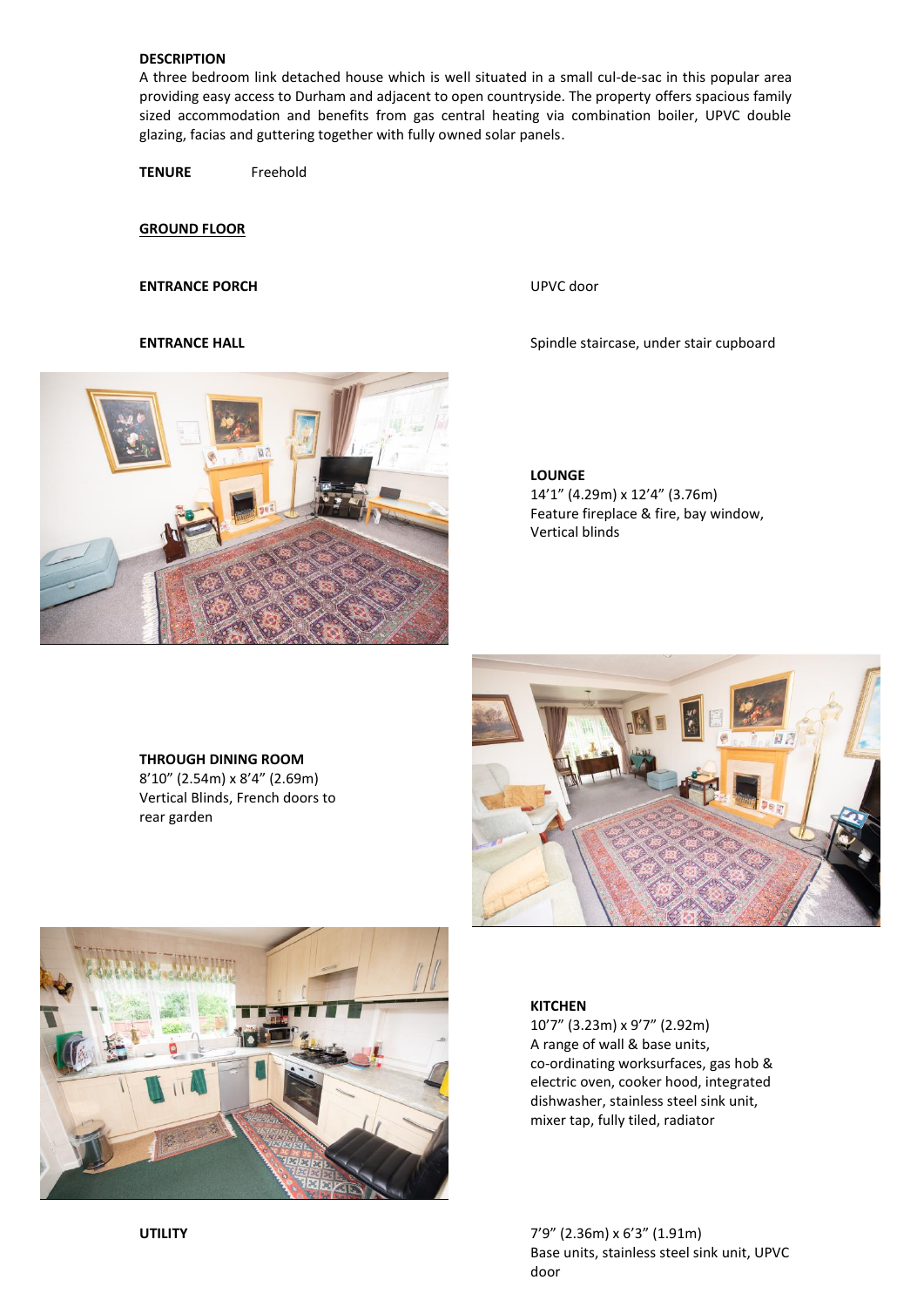#### **FIRST FLOOR**



**BEDROOM 1** 12'6" (3.81m) x 9'6" (2.90m) Fitted wardrobes & drawer unit, vertical Blinds, radiator

### **BEDROOM 2**

9'10" (3.00m) x 9'4" (2.84m) Walnut finish fitted wardrobes & drawers, Vertical blinds, radiator





**BEDROOM 3** 8'8" (2.64m) x 8'1" (2.46m) Vertical blinds, radiator

**BATHROOM**

Full suite in white, combi shower over bath, shower screen, towel rail, fully tiled, radiator